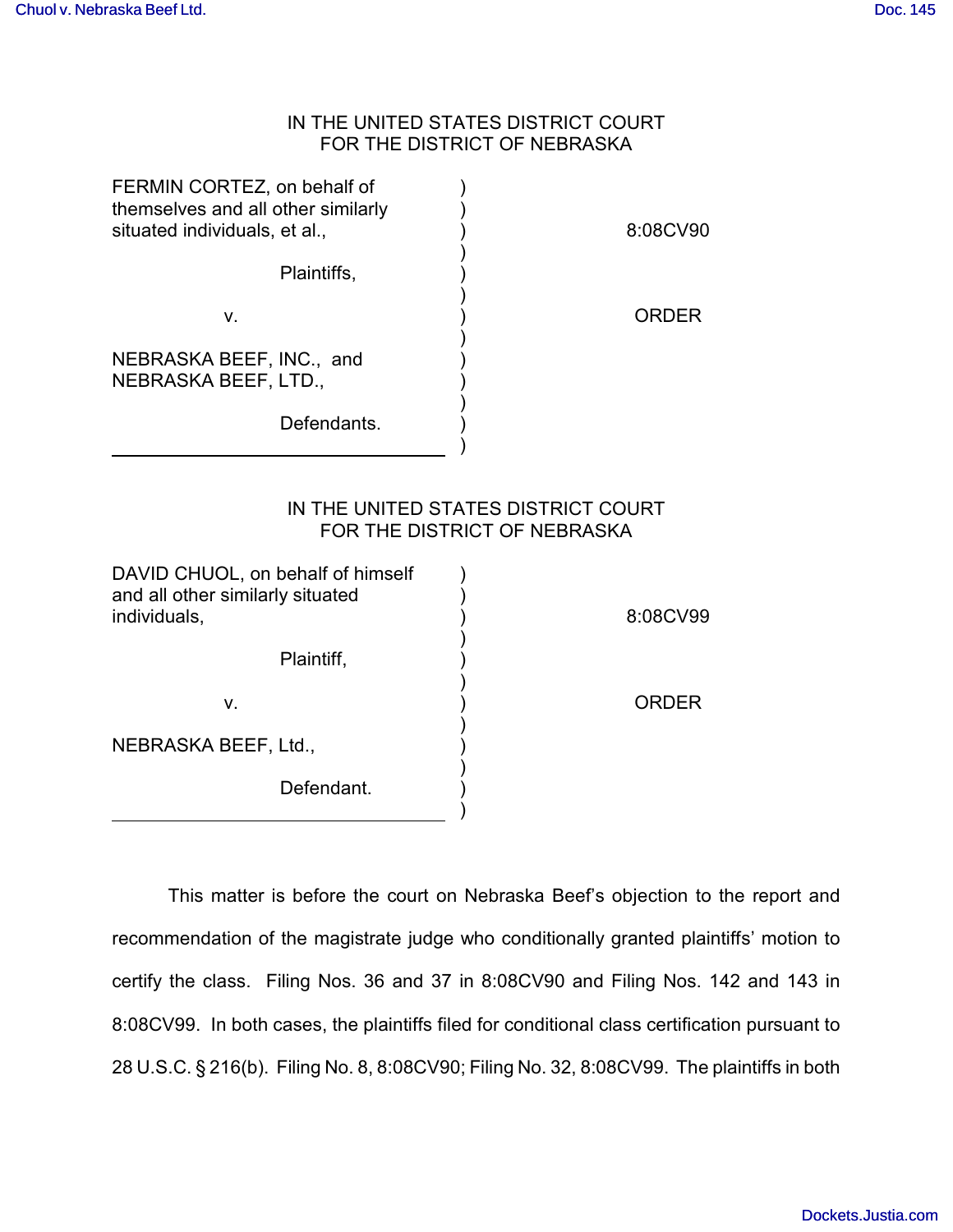cases are current or former employees of the defendants. Plaintiffs filed an action pursuant to the Fair Labor Standards Act (FLSA), [29 U.S.C. § 201](http://www.westlaw.com/find/default.wl?rs=CLWP3.0&vr=2.0&cite=29+USCA+s+201) *et seq.,* contending that defendants violated the FLSA by failing to pay them for pre- and post-shift activities.<sup>1</sup> Plaintiffs ask for damages for violation of federal and state wage and hour laws and minimum wage laws and overtime compensation.

A district court reviews de novo those portions of a magistrate's order that are objected to by a party. *Grinder v. Gammon*[, 73 F.3d 793, 792 \(8th Circuit 1996\)](http://www.westlaw.com/find/default.wl?rs=CLWP3.0&vr=2.0&cite=73+F.3d+793). "A judge of the court may accept, reject, or modify, in whole or in part, the findings or recommendations made by the magistrate judge. The judge may also receive further evidence or recommit the matter to the magistrate judge with instructions." 28 U.S.C. § 636(b)(1)(2006). A district court may reconsider a magistrate judge's ruling where it has been shown that the ruling is clearly erroneous or contrary to law. *[Ferguson v. United](http://www.westlaw.com/find/default.wl?rs=CLWP3.0&vr=2.0&cite=484+F.3d+1068) States*[, 484 F.3d 1068, 1076 \(8th Circuit 2007\)](http://www.westlaw.com/find/default.wl?rs=CLWP3.0&vr=2.0&cite=484+F.3d+1068) (*citing* 28 U.S.C. § 636(b)(1)(A) (2006)).

The plaintiffs seek to conditionally certify the class to assist with notification of all potential parties. The magistrate judge determined that the initial conditional certification process is based on a lenient standard. The magistrate judge further found that for purposes of this motion the plaintiffs have in fact met their burden of establishing that the members of the proposed class are the parties injured by the decision, policy or plan implemented by the defendants. It is the recommendation of the magistrate judge that this court permit the plaintiffs to proceed with class notice.

<sup>&</sup>lt;sup>1</sup>The magistrate judge set forth the specific facts in his report and recommendation in each case. The court adopts these findings in their entirety for purposes of this motion and need not reiterate those facts in this order.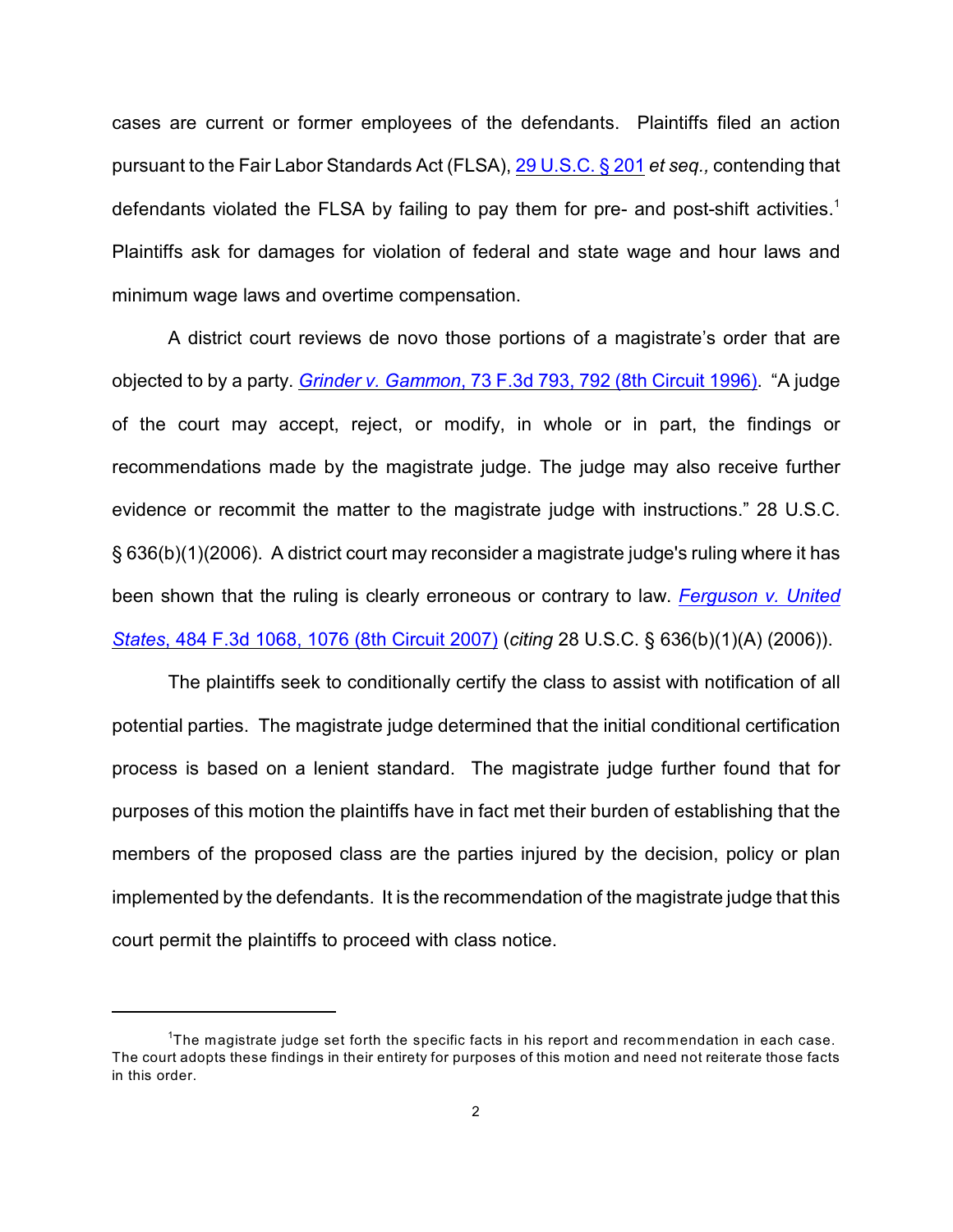Defendants have filed objections to the report and recommendation. Defendants contend that the plaintiffs have not met their burden of presenting evidence that they are similarly situated pursuant to 28 U.S.C. § 216(b). Further, defendants disagree with the magistrate judge's finding that certification will not result in an unmanageable trial; disagree with the magistrate judge's determination that plaintiffs are granted leave to proceed with class notice; disagree with the magistrate judge's recommendation that defendants will produce, in electronic format, each class member's name and address within fourteen days of the order; disagree with the magistrate judge's recommendation that the plaintiffs are permitted to send the approved notice to each class member and the defendants must circulate the notice to class members who cannot be reached by mail.

The court has carefully reviewed the record, and in particular the objections of the defendants and the report and recommendation of the magistrate judge, as well as the relevant law. The court finds the decision of the magistrate judge is correct in all respects. Accordingly, the court will adopt the report and recommendation in its entirety. However, the court finds the defendants have made a valid point. There is insignificant guidance regarding how the defendants should circulate the notice to those class members who cannot be reached by mail. Accordingly, the court will order the plaintiffs to confer with defendants in this regard. If the parties cannot reach agreement, they may file a motion and request assistance from the magistrate judge. Likewise, the magistrate judge gave the defendants fourteen days to provide the plaintiffs with the names and addresses of each class member. The defendants argue they cannot comply with this time deadline. The court expects the defendants to attempt to comply with this time deadline. However, if the defendants after a good faith effort, are unable to complete this list within the

3